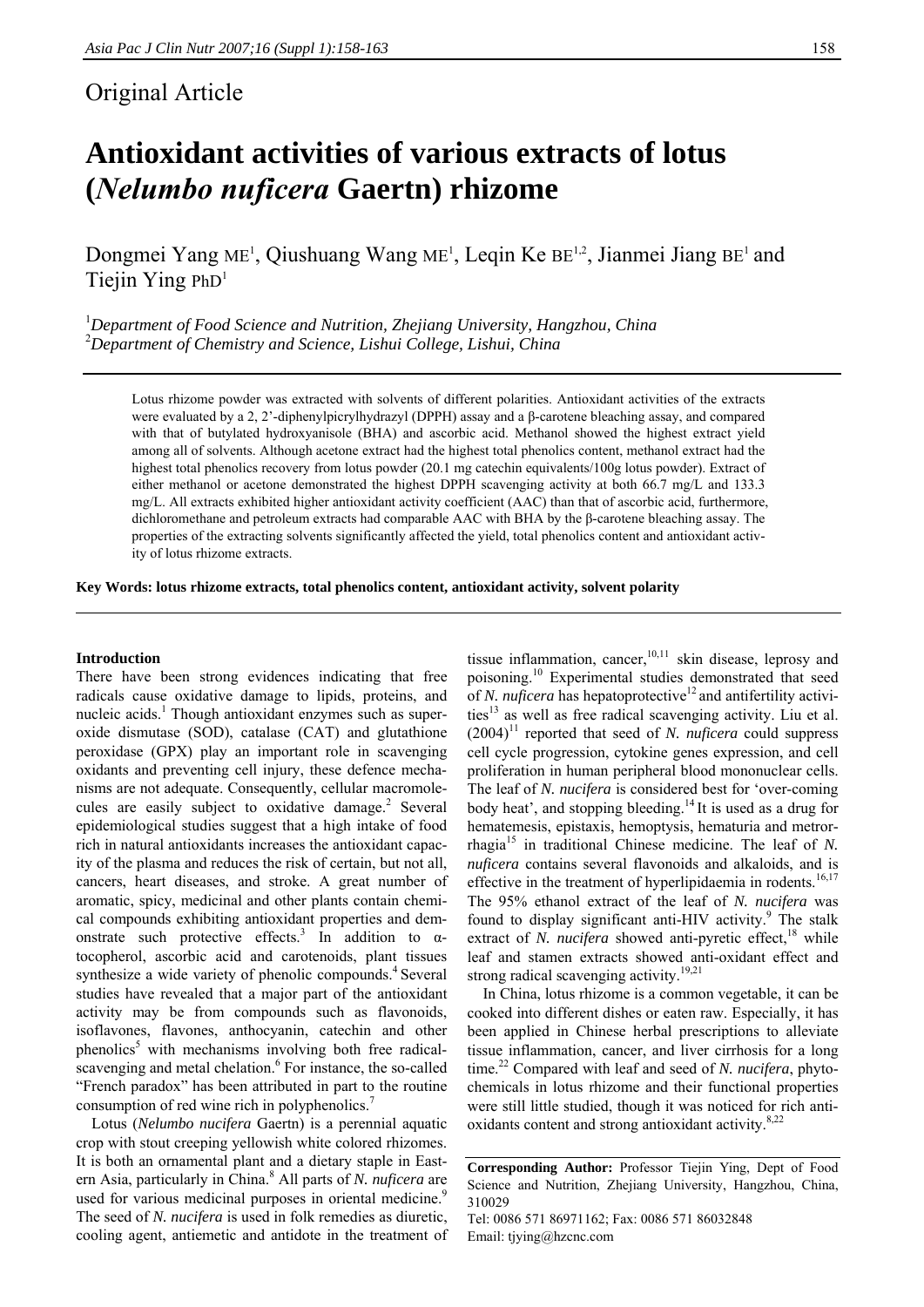Many factors can affect the extract recovery of antioxidant phytochemicals from natural materials. Previous studies have reported the influence of some variables (e.g., temperature, time, solvent-to-solid ratio, etc.) on the phenolic yields of diverse plant materials ranging from almond hulls to pine sawdust. $23$  Solvents such as water, ethanol, methanol, acetone or their mixture are commonly used to extract phytochemicals from plants, and they are another important factor affecting both extraction yield and antioxidant activity of extracts. Due to the complexities of both the chemical characteristics of solvents and the diverse structure and composition of the plant materials, the behaviors of material-solvent systems were different from each other and can hardly be predicted. No single solvent could extract all the antioxidants of different polarity and solubility in a single plant.

A number of in vitro methods have been developed to measure the efficiency of dietary antioxidants either as pure compounds or in food mixtures. These methods can be classified into two major types based on the chemistry mechanisms involved: assays involving hydrogen atom transfer reactions, including ORAC (oxygen radical absorbance capacity), TRAP (total radical trapping antioxidant parameter), Crocin bleaching assay, IOU (inhibited oxygen uptake), inhibition of linoleic acid oxidation, inhibition of LDL oxidation; and assays by electrontransfer reaction, including TEAC (Trolox equivalent antioxidant capacity), FRAP (ferric ion reducing antioxidant parameter), DPPH (2, 2'-diphenylpicrylhydrazyl ) scavenging activity, copper (II) reduction capacity, total phenols assay by Folin-Ciocalteu reagent. 24 Frankel and Meyer pointed out that it is problematic to use onedimensional methods to evaluate multifunctional food and biological antioxidants.<sup>25</sup>

In the current study, we evaluated the antioxidant activity of various extracts of lotus rhizome with two methods based on different mechanisms. The objective of this study was to investigate the effect of extracting solvents on the yield, total phenolics and antioxidant activity of lotus. Antioxidant activity of lotus extract was compared with that of ascorbic acid and BHA.

## **Materials and methods**  *Materials*

Lotus rhizome was purchased from a local market. It was washed by tap water, chopped in pieces and dried in 60℃ for 72h, and then ground to pass a 1 mm sieve. The sample powder was stored at  $-20^{\circ}$ C before experiment. 2, 2'-diphenylpicrylhydrazyl (DPPH) and β-carotene were obtained from Sigma and all other chemicals used were of analytical grade.

#### *Extraction*

Five grams of the lotus rhizome powder were weighed and put into 150 mL flasks. Each flask was added with 50 mL of either methanol, ethanol, acetone, dichlormethane or petroleum ether. After one week of storage at room temperature, the supernatant and the sediment were separated by vacuum-filtration. The solvent in the supernatant was evaporated by vacuum-evaporator at 35℃. The dried extract was then weighed.

#### *Determination of total phenolic content*

Total phenolic compounds were determined with Folin– Ciocalteu reagent using gallic acid as standard according to Slinkard and Singleton.<sup>26</sup> 1 mL of extracts in a volumetric flask was diluted with 46 mL of distilled water. 1 mL of Folin–Ciocalteu reagent was added and the content in the flask was mixed thoroughly. After 3min, 3 mL of  $Na_2CO_3$  (2%) was added, then the mixture was allowed to stand for 2 h with intermittent shaking. The absorbance was measured at 765 nm. The concentration of total phenolic compounds was calculated with a linear regression equation obtained from gallic acid standard graph: Absorbance=8.3886×gallic acid (μg)-0.0114. And the results were expressed as milligrams of gallic acid equivalents (GAE) per 100g of dry extract or per 100g of dry lotus powder.

*Determination of DPPH***·** *radical scavenging capacity* The antioxidant activity of lotus extracts were measured in terms of hydrogen donating or radical scavenging ability using the stable DPPH· method as modified by Sanchez-Moreno et al..<sup>27</sup> 0.1 mL of the sample at various concentrations was added to 2.9 mL of DPPH· (60μM) solution. When DPPH· reacts with an antioxidant compound donating hydrogen, it is reduced, resulting in a decrease in absorbance at 517 nm. The absorbance was recorded at 10 min intervals up to 30 min using a UV– Vis spectrophotometer. The remaining concentration of DPPH· in the reaction medium was calculated with linear regression equation from a calibration curve:  $A_{517 \text{ nm}}$  = 0.123 [DPPH $\cdot$ ] + 0.0455 (r = 0.9865). The percentage of remaining DPPH· ([DPPH·]<sub>R</sub>) was expressed as [DPPH·]<sub>R</sub>  $(\%)=100\times$  [DPPH·]<sub>T</sub>/[DPPH·]<sub>T=0</sub>. where [DPPH·]<sub>T</sub> is the concentration of DPPH $\cdot$  at 30 min time and [DPPH $\cdot$ ]<sub>T=0</sub> is the initial concentration. The percentages of remaining DPPH· were plotted against the sample or standard concentrations to obtain the amount of antioxidant necessary to reduce the initial concentration of DPPH·.A kinetic study was also conducted to evaluate the free radical scavenging properties of lotus rhizome extract using stable DPPH·.

# *Determination of antioxidant activity by β-carotene bleaching method*

The prevention of oxidative loss of β-carotene in a βcarotene/linoleic acid emulsion was used to assess the antioxidant ability of the lotus rhizome extracts.<sup>28</sup> Two milligrams of β-carotene were dissolved in 10 mL chloroform and 1 mL of the β-carotene solution was mixed with 20 mg of purified linoleic acid and 200 mg of Tween 40 emulsifier in a round-bottom flask, chloroform was then removed in a rotary vacuum evaporator. Distilled water (50 mL) was added to the flask and the mixture was stirred in a sonicator. Lotus rhizome extract or ascorbic acid or BHA was added to 5 mL of the βcarotene/linoleic acid emulsion to a final concentration of 40 mg/L. The control contained 0.2 mL water and 5 mL β-carotene/linoleic acid emulsion. An absorbance at 470 nm was immediately recorded after addition of sample. The vials were capped and placed in a water bath at 50℃. The absorbance of the emulsion at 470 nm was determined every 20 min until 120 min. A second emulsion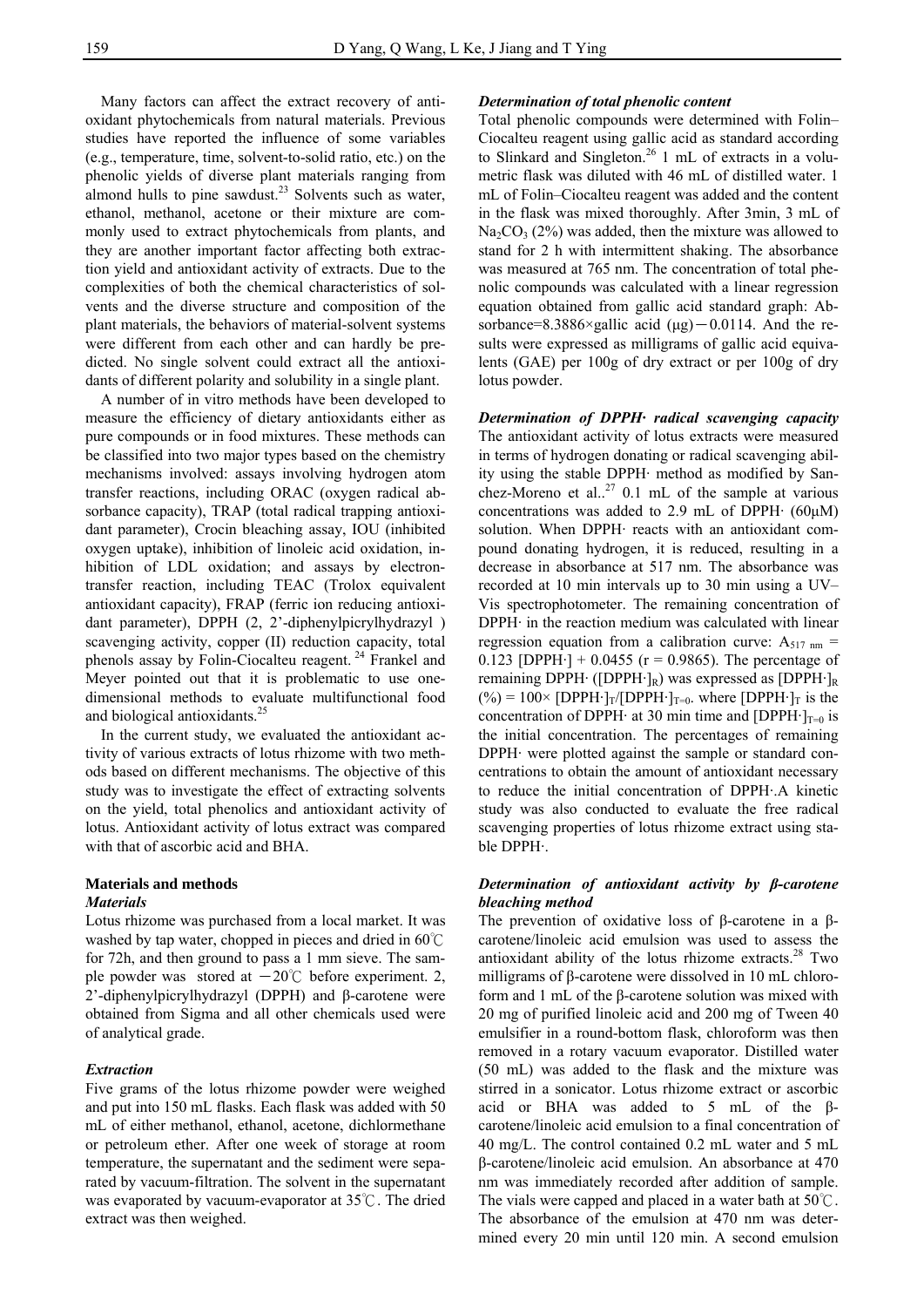(B), consisting of 20 mg of linoleic acid, 100 mg of Tween 40 and 50 mL of water, was also prepared. Water (200  $\mu$ L) with 5 mL emulsion B was used to zero the spectrophotometer. Antioxidant activity coefficient (AAC) was calculated with the following equation:  $AAC =$  $(A_{A(120)} - A_{C(120)}) \times 1000 / (A_{C(0)} - A_{C(120)})$ ; where  $A_{A(120)}$ is the absorbance of the antioxidant at 120 min,  $A_{C(120)}$  is the absorbance of the control at 120 min, and  $A_{C(0)}$  is the absorbance of the control at 0 min.

#### *Statistical analyses*

All analyses were run in triplicates and results averaged. Statistical analyses were performed with the Excel and SPSS softwares package.

#### **Results**

#### *Yield*

The extraction yields with different solvents varied from 4.6 g to 0.41 g per 100 g lotus powder (4.6% to 0.41%) (Fig 1), and can be ranked from high to low in the following order: Methanol extract > ethanol extract >ethyl acetate extract > acetone extract > petroleum ether extract > dichloromethane extract. The yield of methanol extract was 11.1 times of that of dichloromethane extract. Our result agreed with the yields from Gevuina avellana hulls and the yields from buckwheat, which all showed the following order: methanol extract >ethanol extract >acetone extract.<sup>28,29</sup>

#### *Total phenol content*

Total phenolics contents (mg catechin equivalent/100 g extracts), as affected by the extracting solvents, were ranked from high to low: acetone extract > ethyl acetate extract > dichloromethane extract > methanol extract > petroleum ether extract > ethanol extract (Table 1).The total phenolics content of acetone extract was 3.9 times and 3.3 times of those of ethanol extract and petroleum ether extract, respectively. Although total phenolics in acetone extract was the highest one when expressed against the weight of extracts, methanol extract had the highest recovery rate against lotus rhizome powder (20.1 mg catechin equivalent/100 g lotus rhizome powder). The order of recovery from high to low was: methanol extract >acetone extract > ethyl acetate extract > ethanol extract > dichloromethane extract > petroleum ether extract.



Figure 1. Yield of lotus rhizome extracts (N=3, values with different superscripts were significantly different at *p*=0.05, a=the lowest yield)

**Table 1**. Total phenolics in lotus extracts (N=3)

| Sample          | Total phenolics     | Total phenolics  |
|-----------------|---------------------|------------------|
|                 | (mg catechin        | (mg catechin     |
|                 | equivalents/100g    | equivalents/100g |
|                 | extracts)           | dry lotus        |
| Methanol        | 437.5 $^{a}$        | $20.1$ $\degree$ |
| Ethanol         | 324.2 <sup>a</sup>  | 73 <sup>b</sup>  |
| Acetone         | 1266.0 <sup>b</sup> | $9.6^{b}$        |
| Ethyl acetate   | 1081.2 <sup>b</sup> | $9.5^{b}$        |
| Dichloromethane | 580 ab              | 2.4a             |
| Petroleum ether | 383.8 <sup>a</sup>  | 2.2 <sup>a</sup> |



**Figure 2.** Reaction kinetics of lotus extracts with DPPH radical. The DPPH concentration was 60μM in all reaction mixtures



**Figure 3.** Free radical scavenging capacity of lotus extracts as determined by the DPPH method

#### *DPPH radical scavenging activity*

DPPH· is used as a free radical to evaluate antioxidant activity of some natural compounds. The degree of its discoloration is attributed to hydrogen donating ability of test compounds. $30$  Fig 2 showed the decrease in concentration of DPPH· with time when the concentrations of all extracts and BHA were 133.3 mg/L. Fig 3 illustrated the relative effectiveness of different extracts of lotus rhizome in reducing concentration of DPPH·. Significant DPPH· radical scavenging activity was evident in all of the tested extracts at 133.3 mg/L. Extracts of methanol and acetone demonstrated higher scavenging activities than other extracts. However, all extracts showed lower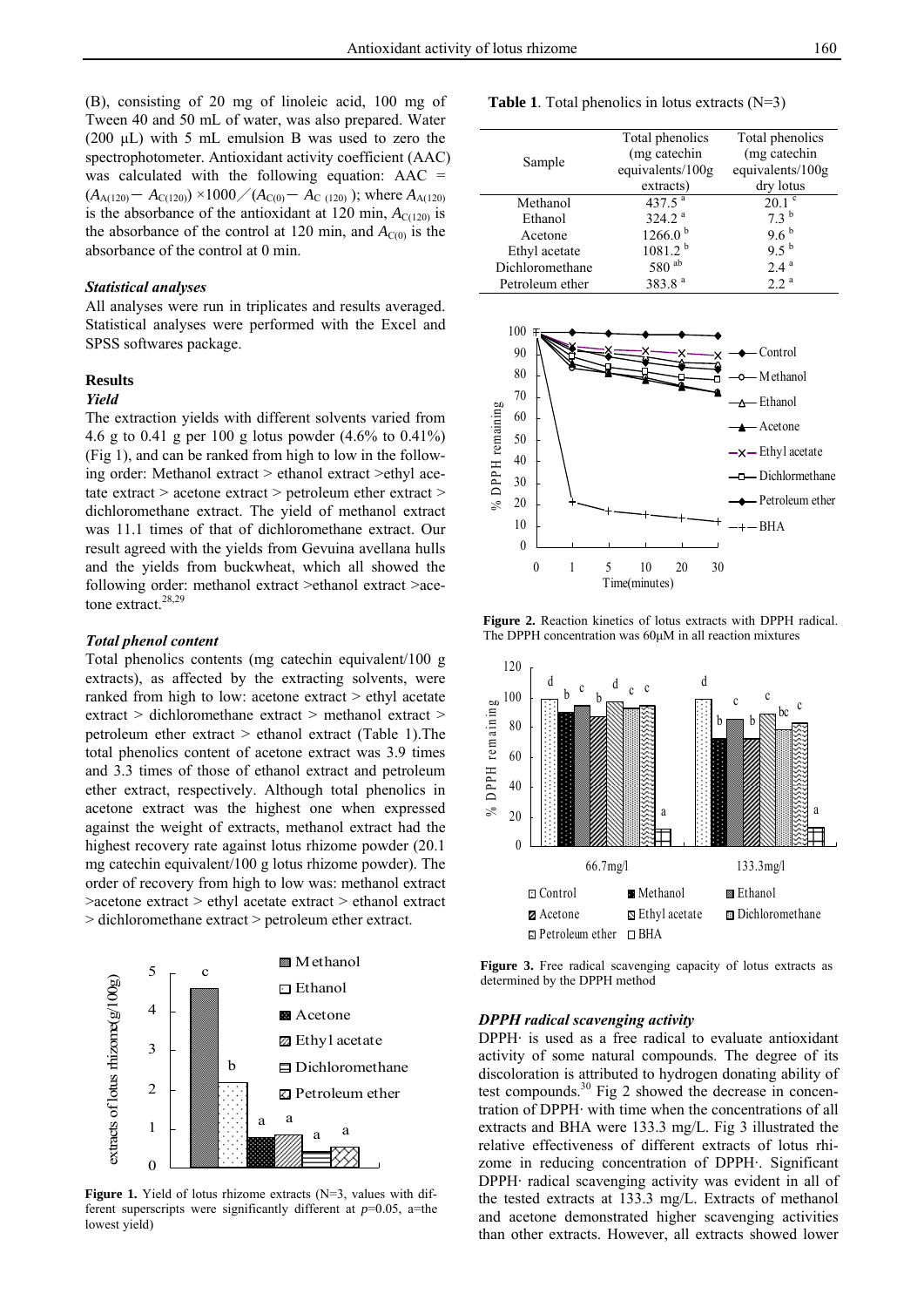

**Figure 4.** Changes of absorbance at 470nm with time in βcarotene/linoleic acid emulsions added with lotus rhizome extracts (40 mg/L).



**Figure 5.** Antioxidant activity of lotus extracts analyzed by βcarotene bleaching method

activity than BHA and ascorbic acid (data not shown) at the same concentration. The order of antioxidant activity of lotus rhizome extracts was: methanol extract = acetone extract > dichloromethane extract > petroleum ether extract >ethanol extract >ethyl acetate extract. At 66.7 mg/L, lotus rhizome extracts showed similar scavenging activity trends to 133.3 mg/L except that the DPPH· scavenging activity of ethyl acetate extract at 66.7 mg/L was not statistically significant.

### *Antioxidant activity determined by β-carotene bleaching method*

In the β-carotene bleaching assay, the control sample without addition of antioxidant oxidized most rapidly, while lotus extracts, ascorbic acid or BHA showed varied antioxidant activities (Fig 4). The absorbance decrease in emulsion sample added with dichloromethane extract was significantly slower than that in samples added with other extracts. In this assay, all extracts of lotus rhizome as well as BHA exhibited better antioxidant activities than ascorbic acid. Fig.5 showed the antioxidant activities of the lotus extracts in comparison with that of ascorbic acid and BHA at the concentration of 40 mg/L. Their antioxidant powers were ranked in the order: BHA > dichloromethane extract > petroleum ether extract > acetone extract > ethyl acetate extract > methanol extract > ethanol extract > ascorbic acid. Dichloromethane and petroleum ether extracts demonstrated comparable AAC with BHA at the same concentration.

#### **Discussion**

The antioxidative phytochemicals in grains, vegetables and fruits have received increasing attention recently for their potential role in prevention of human diseases as well as in food quality improvement.<sup>31</sup> Lotus rhizome has been used both as vegetables and medicine in eastern Asia, particularly in China. It was regarded to be one of the many vegetables rich in antioxidant components.<sup>32</sup> and many of its functional effects were related to the antioxidants it contains.<sup>1</sup> Despite this, lotus rhizome has not been explored extensively for its phytochemical attributes. Several researches using different methods have proved that lotus exhibited effective antioxidant capacity. $8,32$  In our experiment we checked the effects of solvents on antioxidant activity and phenolic content of lotus rhizome extracts.

Extraction is critical to the recovery of antioxidant phytochemicals. The extraction yield depends on solvent, time and temperature of extraction as well as the chemical nature of the sample. Under the same time and temperature conditions, the solvent used and the chemical property of sample are the two most important factors.<sup>30</sup> The extract yield of lotus rhizome, ranged from 0.4% to 4.6% (w/w) was in general higher than that of potato peel, which was  $0.5\%$ , comparable with that of buckwheat, which was  $1.5\%$  to  $4\%^{29}$  depending upon different solvents, but was lower than that of lentil seeds and grape pomace which were  $23.3\%$  and  $42\%$  respectively.<sup>28</sup> In our experiment, methanol was proved to be the best solvent for extracting antioxidant from lotus rhizome, this agrees with reports by Bensky et  $al^{14}$  and Azizah et al.<sup>33</sup>

Among the different groups of naturally occurring antioxidants from plants, polyphenolics are perhaps one of the most important types. Our results showed that solvent significantly affected the phenolic content from lotus rhizome extract. The acetone extract of lotus rhizome showed the highest phenolic content among all solvents studied. Acetone was superior to methanol in selective extraction of total phenolics, this agrees with research results by Bensky et al..<sup>14</sup> However, methanol extract gives the highest total phenolic recovery from the lotus rhizome because its extract yield is much higher than acetone extract.

The antioxidant activity of plant extracts vary with assay methods.<sup>29</sup> Therefore, a single assay may be inadequate.<sup>34</sup> For this reason, we cross checked antioxidant activities of various extracts of lotus rhizome with two antioxidant activity assays based on different mechanisms, namely DPPH assay based on electron-transfer reaction and β-carotene bleaching assay based on hydrogen atom transfer reaction. Many studies indicated that only polar extracts of plants showed effective antioxidant activity, and some researches further proved that moderate polarity extracts are more potent, even if their total antioxidant recovery from the plant is not high. $35$  Methanol appears to perform best in extracting polar compounds such as phenolics, flavonoids and other polar material in cereals.<sup>36,37</sup> In the present study, methanol extract of lotus rhizome showed the highest antioxidant activity by DPPH assay. However, it was the dichloromethane extract which showed the strongest antioxidant activity by β-carotene bleaching assay. This discrepancy is not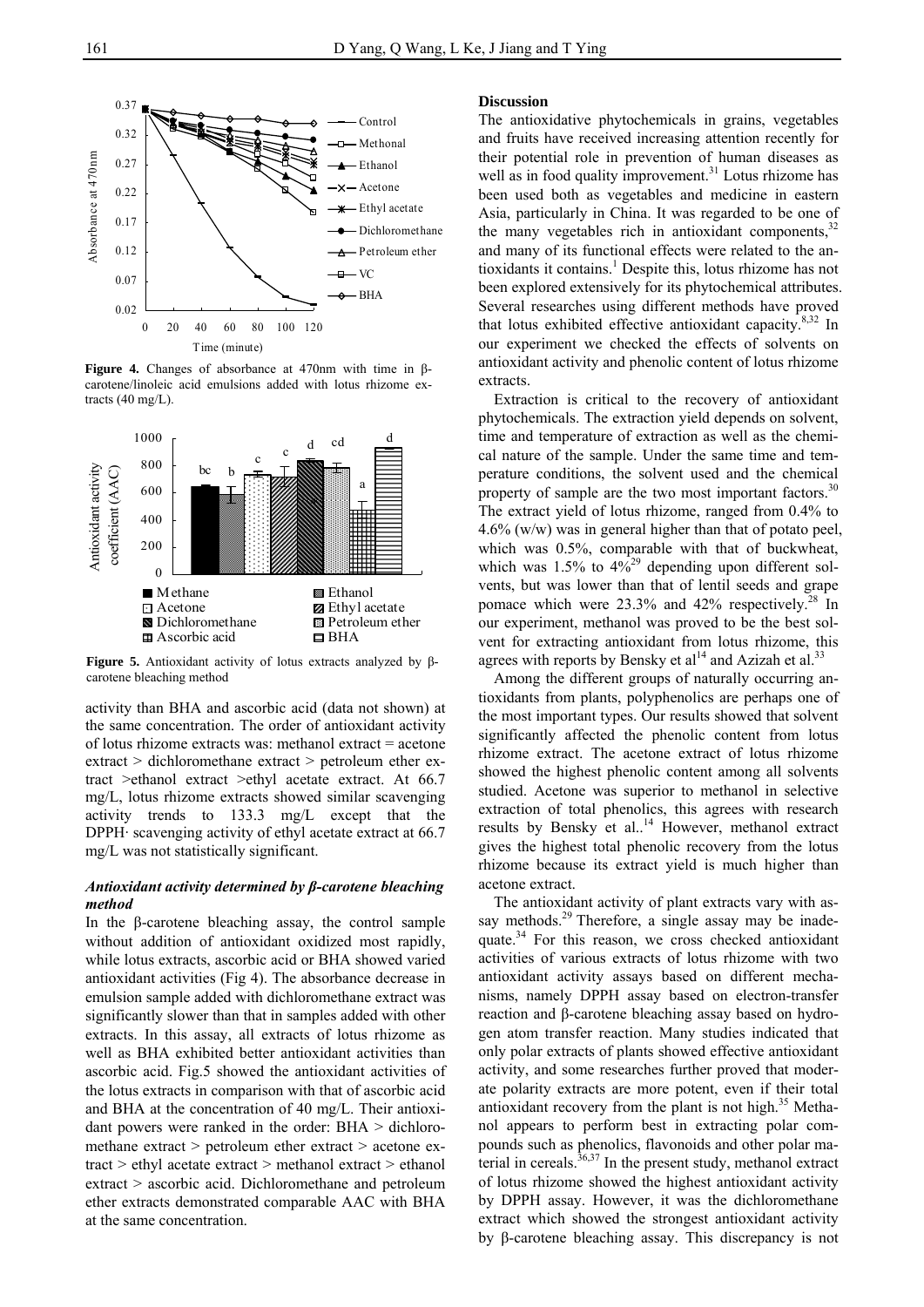uncommon. For example, it was reported that though lipophilic extract of coriander demonstrated strong activity in the 15-LO assay (a method to test the activity of antioxidant against linoleic acid peroxidation), it showed low antioxidant activity in DPPH assay.<sup>36</sup> The author believed the reason was that the involvement of proton donation by the active compounds may be of less importance for 15-LO inhibition than for DPPH radical scavenging.

There have been two opinions on the correlation between phenolics and total antioxidant activity. Some reports demonstrated positive correlation between them,<sup>35,38,39</sup> and the others showed no correlation.<sup>29,38</sup> Our results agree with the latter, it seems that no correlation exists either between the percentage inhibition (% scavenging effect) assayed by DPPH and total phenolics  $(R^2=0.0544)$ , or between the antioxidant activity (AAC) assayed by β-carotene blenching method and total phenolics  $(R^2=0.0552)$ . Kaur and Kapoo (2002) thought this phenomenon can be explained on the basis of high antioxidant activity of some individual phenolic units, which may act as efficient antioxidants rather than contributing to high total phenolics, $32$  while Kähkönen et al.<sup>39</sup> thought that total phenolics content did not include all the antioxidants, such as ascorbic acid, carotenoid and tocopherol. Vinson et al.  $(2001)^{40}$  held the idea that the synergism among the antioxidants in the mixture made the antioxidant activity not only dependent on the concentration of antioxidant, but also on the structure and interaction among the antioxidants. This probably is the reason why samples with similar concentrations of total phenolics may vary remarkably in their antioxidant activity. Different methods based on different mechanisms for measurement of antioxidant activity may lead to different results even from the same sample. For example, the antioxidant activity of berry extract was mainly related to anthocyanins in the method based on low density lipoproteins (LDL) oxidation, but mainly correlated with hydroxycinnamates in the assay of liposome oxidation.<sup>39</sup>

In conclusion, the extracting solvent significantly affected the yield, total phenolic content and antioxidant activity of lotus rhizome extracts. Methanol extract had the highest extract yield and total phenolic recovery, as well as the highest antioxidant activity when determined by the DPPH assay, while dichloromethane extract showed the highest antioxidant activity when evaluated by the β-carotene assay. Thus, our results indicate that selective extraction from natural materials, by an appropriate solvent, is important for obtaining fractions with high antioxidant activity. Methanol could be the optimal solvent for extraction of lotus antioxidant.

#### **References**

- 1. Shui GH, Leong LP. Analysis of polyphenolic antioxidants in star fruit using liquid chromatography and mass spectrometry. J chromatogr A 2004; 1022: 67–75.
- 2. Bergendi L, Benes L, Durackova Z, Ferencik M. Chemistry, physiology and pathology of free radicals. Life Sci 1999; 65: 1865–1874.
- 3. Prior RL, Cao G. Antioxidant phytochemicals in fruits and vegetables. Diet and health implications. Hort Sci 2000; 35: 588–592.
- 4. Loliger J. The use of antioxidants in foods. In Auroma OI, Halliwell B (Eds.). Free radicals and food addititives. London: Taylor and Francis 1991: pp. 129–150.
- 5. Kähkönen MP, Hopia AI, Vuorela HJ. Antioxidant activity of plant extracts containing phenolic compounds. J Agric Food Chem 1999; 47: 3954–3962.
- 6. Lien EJ, Ren S, Bui HH, Wang R. Quantitative structureactivity analysis of phenolic antioxidants. Free Rad Bio Med 1999; 26: 285–294.
- 7. Rice-Evans C, Miller NJ, Paganga G. Structure-antioxidant activity relationships of flavonoids and phenolic acids. Free Rad Biol Med 1996; 20: 933–956.
- 8. Hu M, Skibsted LH. Antioxidative capacity of rhizome extract and rhizome knot extract of edible lotus. Food chem 2002; 76: 327–333.
- 9. Kashiwada Y, Aoshima A, Ikeshiro Y, Chen YP, Furukawa H, Itoigawa M, Fujioka T, Mihashi K, Cosentino LM, Morris-Natschkeg SL, Leeg KH. Anti-HIV benzylisoquinoline alkaloids and flavonoids from leaves of *Nelumbo nucifera*, and structure-activity correlations with related alkaloids. Bioorg med chem 2005; 13: 443–448.
- 10. Chopra RN, Nayar SL, Chopra IC (Eds.). Glossary of Indian Medicinal Plants, 22. CSIR, New Delhi.1956: pp. 174.
- 11. Liu CP, Tsai WJ, Lin YL, Liao JF, Chen CF, Kuo YC. The extracts from *Nelumbo nucifera* suppress cell cycle progression, cytokine genes expression, and cell proliferation in human peripheral blood mononuclear cells. Life Sci 2004; 75: 699–716.
- 12. Sohn DH, Kim YC, Oh SH, Park EJ, Li X, Lee BH. Hepatoprotective and free radical scavenging effects of *Nelumbo nucifera*. Phytomed 2003; 10: 165–169.
- 13. Mazumder UK, Gupta M, Pramanik G, Mukhopadhyay RK, Sarkar S. Antifertility activity of seed of *Nelumbo nucifera* in mice. Indian J Exp Biol 1992; 30: 533–534.
- 14. Bensky D, Clavey S, Stoger E (Eds.). Materia Medica, third ed. Eastland Press Inc, USA. 2004; pp. 193–194.
- 15. Ono Y, Hattori E, Fukaya Y, Imai S, Ohizum Y. Antiobesity effect of *Nelumbo nucifera* leaves extract in mice and rats. J Ethnopharmaco 2006; 106: 238–244
- 16. Onishi E, Yamada K, Yamada T, Kaji K, Inoue H, Seyama Y, Yamashita S. Comparative effects of crude drugs on serum lipids. Chem Pharm Bul 1984; 32: 646–650.
- 17. Cour BL, Mølgaard P, Yi Z. Traditional Chinese medicine in treatment of hyperlipidaemia. J Ethno Pharmacol 1995; 46: 125–129.
- 18. Sinha S, Pulok K, Mukherjee PK, Mukherjee K, Pal M, Mandal SC, Saha BP. Evaluation of Antipyretic Potential of *Nelumbo nucifera* Stalk Extract. Phytother Res 2000; 14: 272–274.
- 19. Wu MJ, Wang L, Weng CY, Yen JH. Antioxidant activity of methanol extract of the lotus leaf (*Nelumbo nucifera* Gaertn.). Am J Chinese Med. 2003; 31: 687–698.
- 20. Jung HA, Kim JE, Chung HY, Choi JS. Antioxidant principles of *Nelumbo nucifera* stamens. Arch Pharmacal Res 2003; 26: 279–285.
- 21. Cho EJ, Yokozawa T, Rhyu DY, Kim SC, Shibahara N, Park JC. Study on the inhibitory effects of Korean medicinal plants and their main compounds on the 1, 1-diphenyl-2-picrylhydrazyl radical. Phytomed 2003; 10: 544–551.
- 22. Mukherjee PK, Saha K, Das J, Pal M, Saha BP. Studies on the anti-inflammatory activity of rhizomes of Nelumbo nucifera. Planta Med 1997; 63 (4): 367–369.